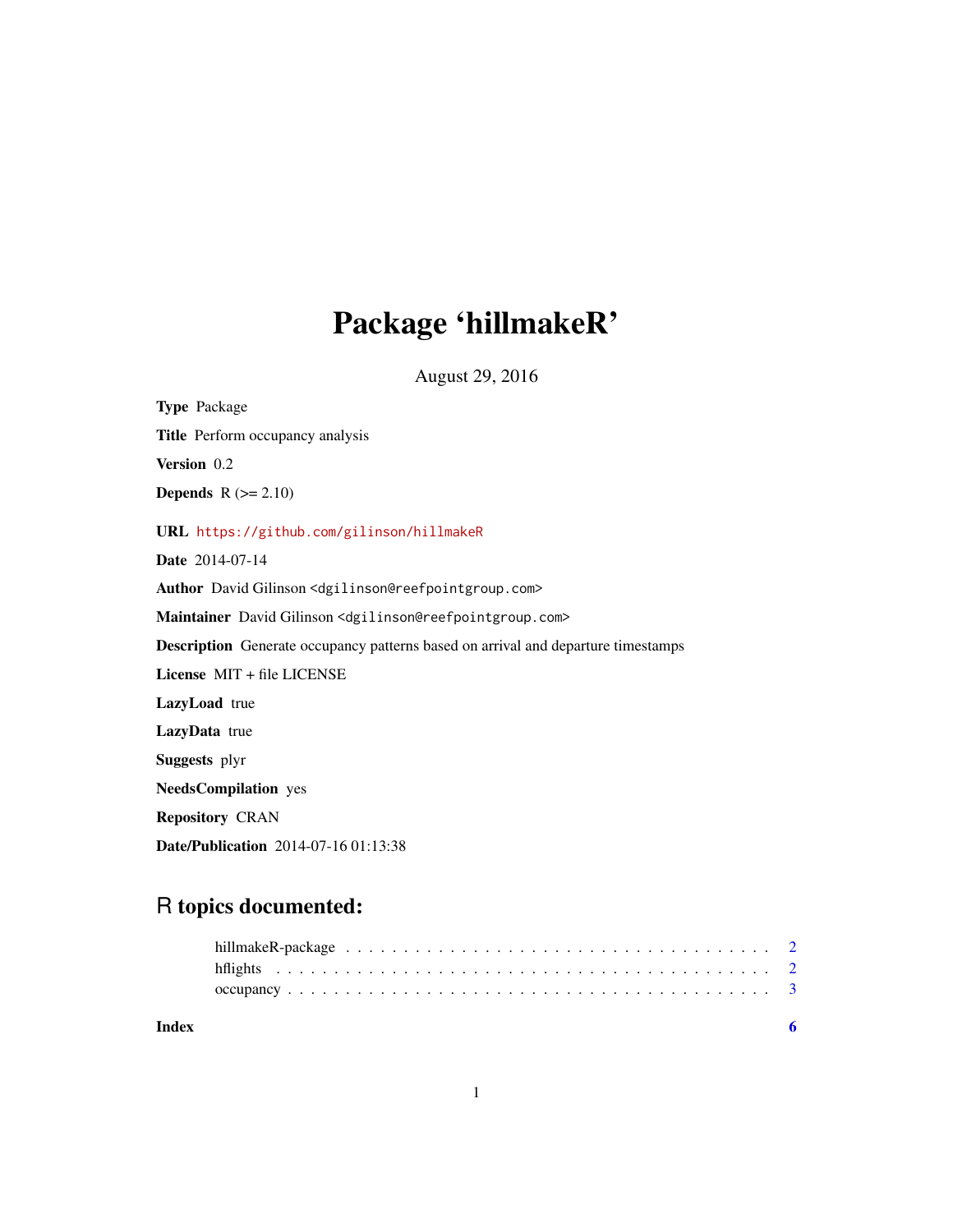<span id="page-1-0"></span>hillmakeR-package *hillmakeR*

#### Description

Conduct arrival, departure and occupancy analysis

#### Details

| Package: | hillmakeR   |
|----------|-------------|
| Type:    | Package     |
| Version: | 0.2         |
| Date:    | 2014-07-014 |
| License: | <b>MIT</b>  |

The main function in this package is occupancy. See its help for more information.

#### Author(s)

David Gilinson dgilinson@reefpointgroup.com

#### References

Concept based on software written by MW Isken. See simular work at http://www.hselab.org/tags/hillmaker.

hflights *Houston flights data*

#### Description

Dataset based on data available from 'hflights' package. Data provides arrival and departure information from IAH airport.

#### Usage

hflights

#### See Also

For more information see the hflights package.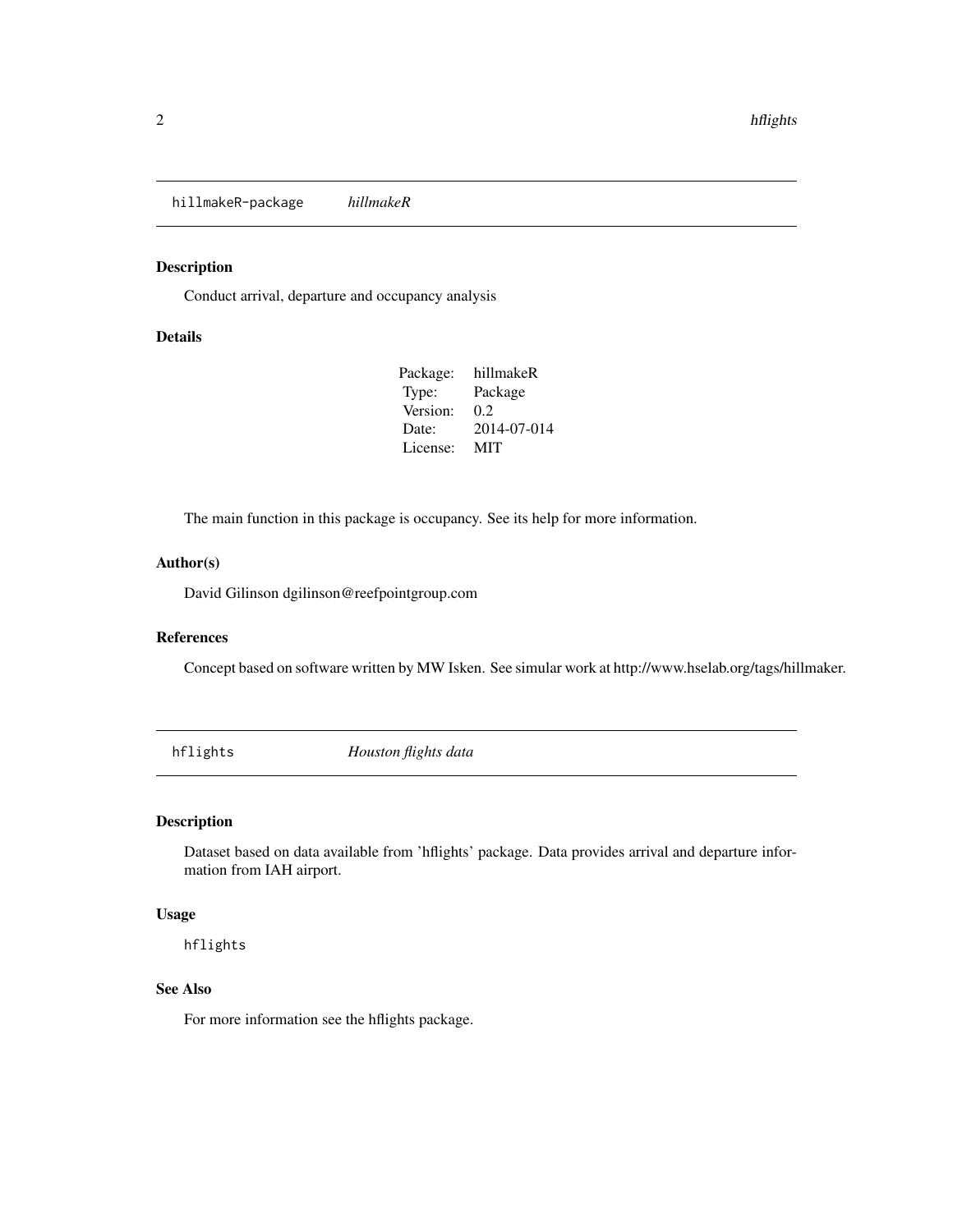<span id="page-2-0"></span>

#### Description

Calculates the number of items between time stamps using an efficient algorithm.

#### Usage

```
occupancy(startTimes, stopTimes, resolution = "min",
  initial = NULL, fillup = NULL, countlast = TRUE)
```
#### Arguments

| startTimes | a vector of POSIX ct objects representing the time that an item arrived                                                                 |
|------------|-----------------------------------------------------------------------------------------------------------------------------------------|
| stopTimes  | a vector of POSIX ct objects representing the time that an item departed                                                                |
| resolution | size of buckets to calculate occupancy within. May be "sec" "min" "hour" or<br>"day"                                                    |
| fillup     | a percentile of the residence times of items to exclude from the return. Only<br>either fillup or initial can be defined.               |
| initial    | the initial count of items in the system at time 0. Only either fillup or initial can<br>be defined.                                    |
| countlast  | if true, then the last then items are treated as if they depart at the end of the<br>depart time stamp. See more information in Details |

#### Details

fillup should be used when the initial conditions of the system are unknown. For example a value of 0.95 indicates a 95% chance that any items that were in the system at time 0 have departed and will not be included in the occupancy count.

countlast determines how the stopTimes timestamps are treated. For example if an item has a startTime of 07/07/2014 and the endTime of 07/07/2014 with resolution = "day", then the item will be counted as in the system on  $07/07/2014$  with countlast = TRUE, but will not be counted as in the system with countlast = FALSE

#### Value

A data.frame with two coloumns

| times  | A date time, class POSIX ct                       |
|--------|---------------------------------------------------|
| counts | The number of items in the system at current time |

#### References

Concept based on software written by MW Isken. See similar work at http://www.hselab.org/tags/hillmaker.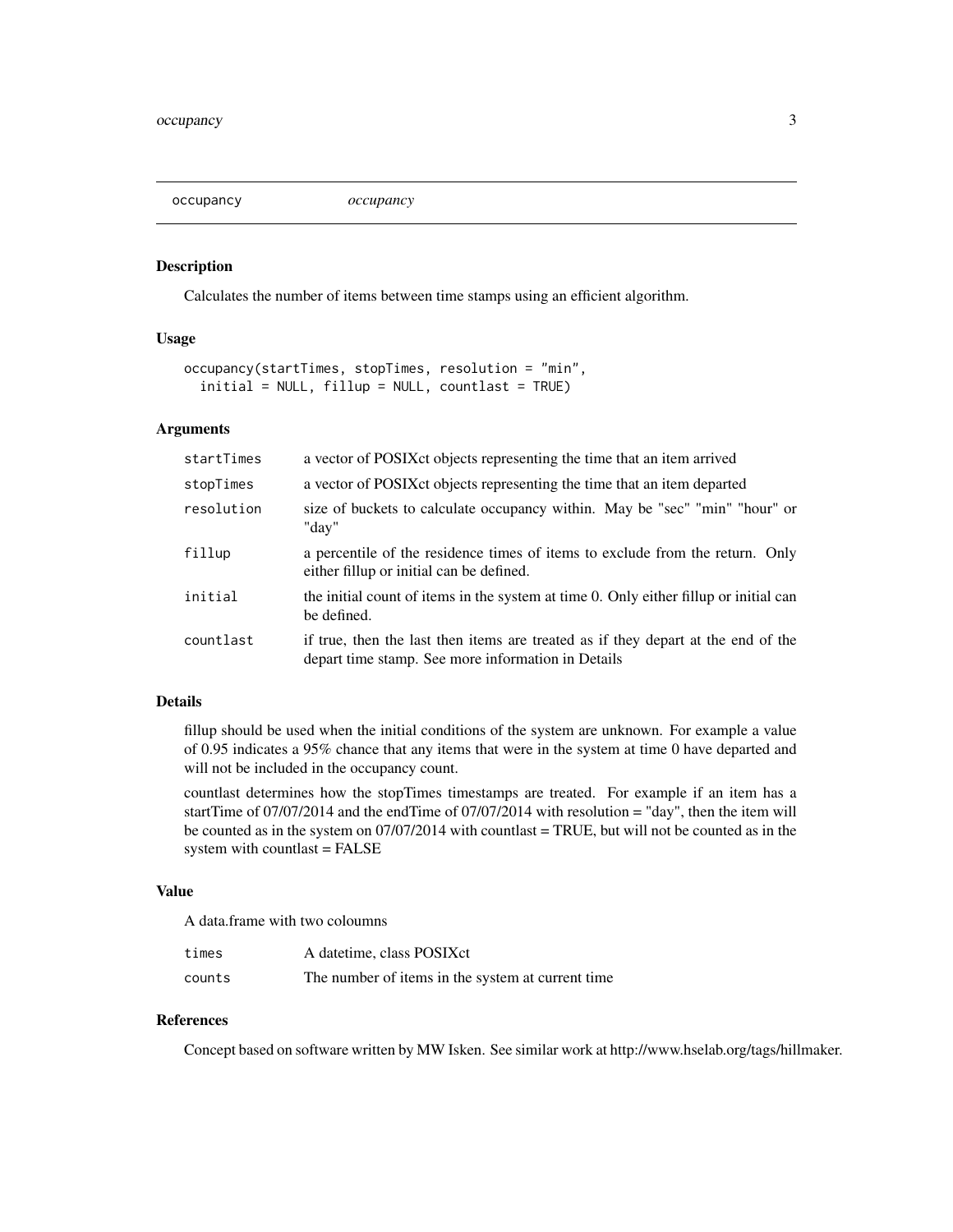#### Examples

```
library(plyr) # need ddply
attach(hflights) # use hflights dataset
# determine how many planes are at airport each minute
planeCount <- occupancy(startTimes=Arrivals,
                        stopTimes=Departures, resolution="min", fillup = 0.95)
# determine how many planes are at airport by hour of day using ddply for summary stats
planeCount$hour <- as.POSIXlt(planeCount$times)$hour
byHourOfDay <- ddply(planeCount, c("hour"),
 function(x) c(mean = mean(x$counts),
 median = median(x$counts),
 q90 = quantile(x$counts, 0.9, names = FALSE)))
# display output graphically
plot(byHourOfDay$mean, type = "o")
# Repeat by Carrier, wrapping ddply around call to hillmakeR functions
# This is the pattern to use whenever there are different types of items to count
planeCountbyCarrier <- ddply(hflights, "Carrier",
 function(x) occupancy(startTimes=x$Arrivals,
 stopTimes=x$Departures, resolution="min", fillup = 0.95))
# determine how many planes are at airport by hour of day
planeCountbyCarrier$hour <- as.POSIXlt(planeCountbyCarrier$times)$hour
byHourAndCarrier <- ddply(planeCountbyCarrier, c("Carrier", "hour"),
 function(x) c(mean = mean(x$counts),
   median = median(xscounts),
   q90 = quantile(x$counts, 0.9)))plot(subset(byHourAndCarrier, Carrier == "AA")$mean, ylim = c(0, 12.5), type = "o")
for (i in levels(Carrier)){
 lines(subset(byHourAndCarrier, Carrier == i)$mean, col = sample(colours(), 1), type = "o" )
}
# example of using initial values instead of fillup option with several types of items
# make a dummy lookup table
initial.lookup <- data.frame(key = levels(Carrier),
                            value = c(380, 164, 131, 74, 114,
                            161, 334, 106, 127, 498, 485, 158,
                            68, 100, 60))
planeCountbyCarrier <- ddply(hflights, "Carrier",
                    function(x) occupancy(startTimes=x$Arrivals,
                    stopTimes=x$Departures,
                    resolution="min",
                 initial = initial.lookup[initial.lookup$key == x$Carrier[1], "value"]))
```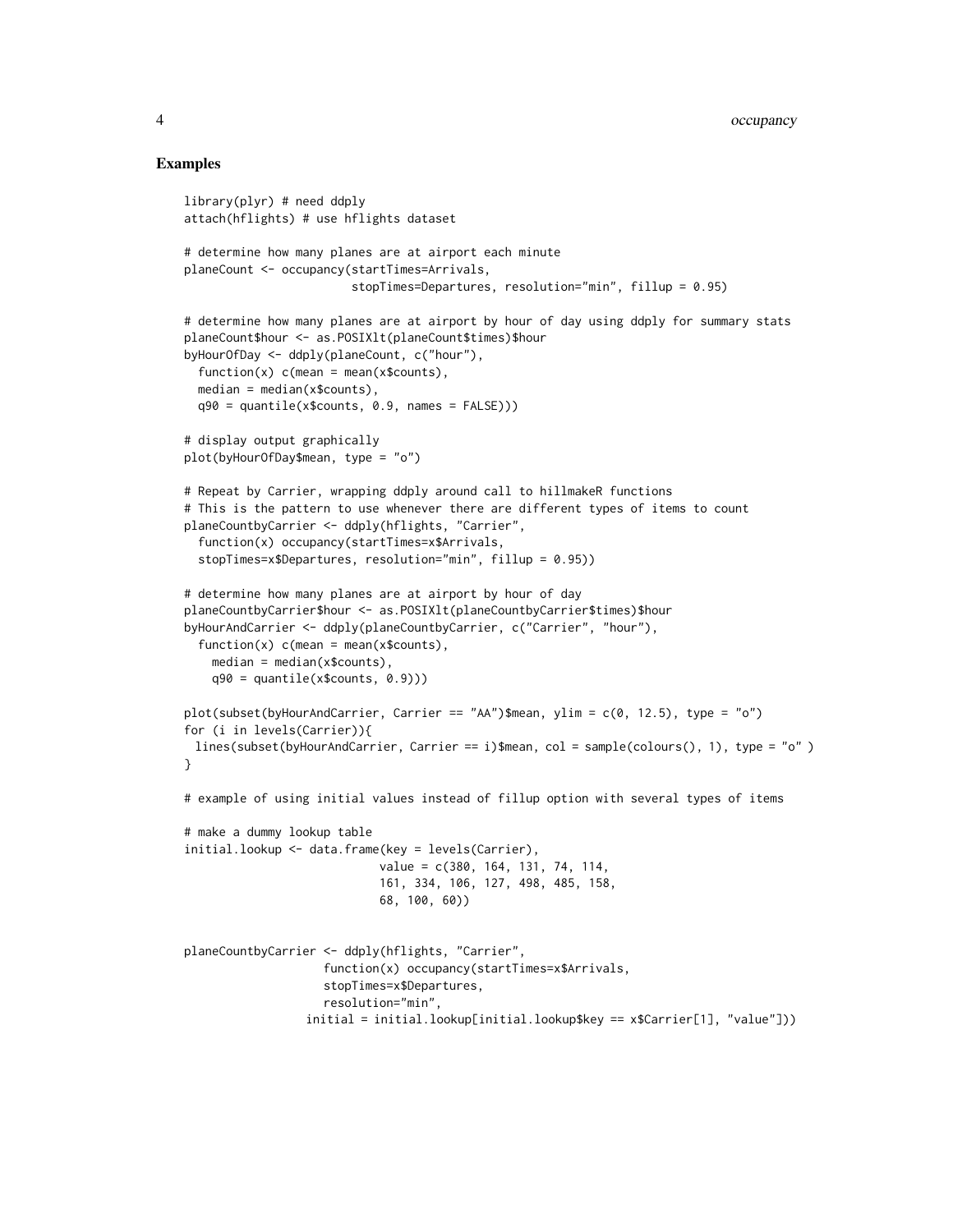#### occupancy